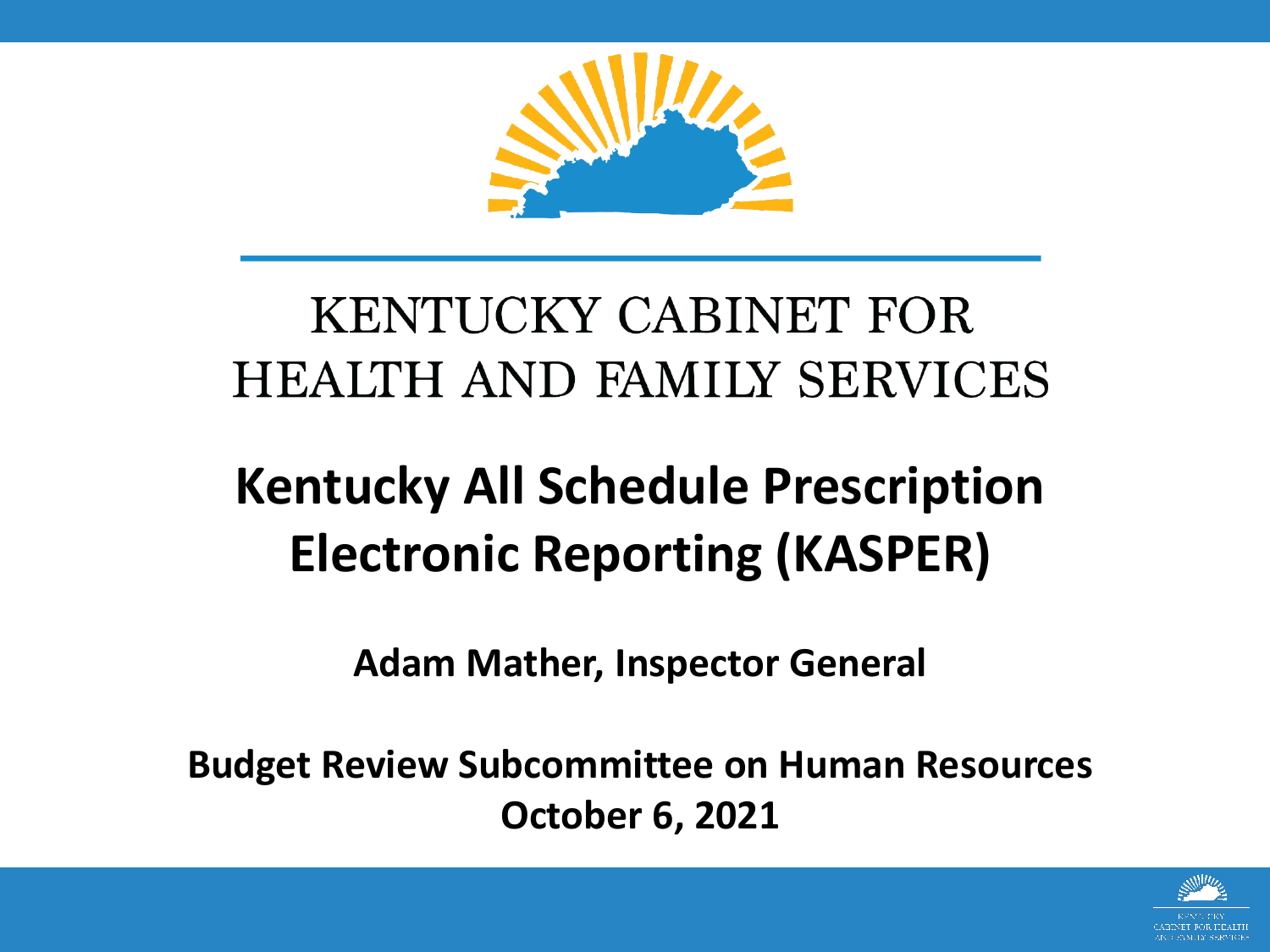## **KASPER**

KASPER is Kentucky's Prescription Drug Monitoring Program (PDMP). KASPER tracks Schedule II-V controlled substance prescriptions dispensed within the state as reported by pharmacies and other dispensers, and provides a tool to help address the misuse, abuse, and diversion of controlled pharmaceutical substances.

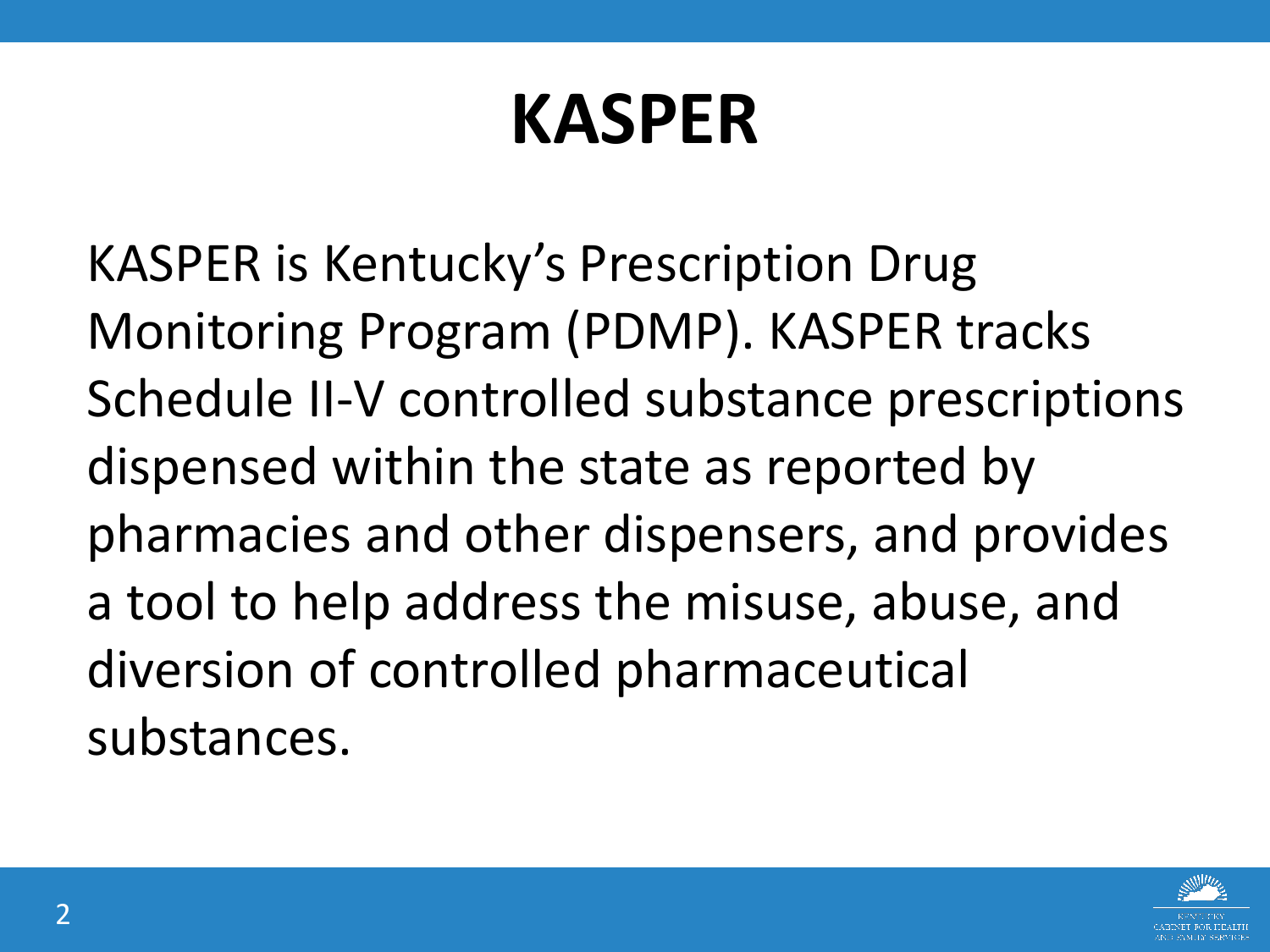# **KASPER Operations: SFY 2021**

- Over 10.5 million controlled substance prescriptions reported to the system
- Over 36.4 million report/data requests processed
- KASPER data updated within 1 to 2 days – Dispensers have 1 business day to report
- Reports available to authorized individuals
	- Available via web typically within seconds
	- Available 24/7 from any computer with web access

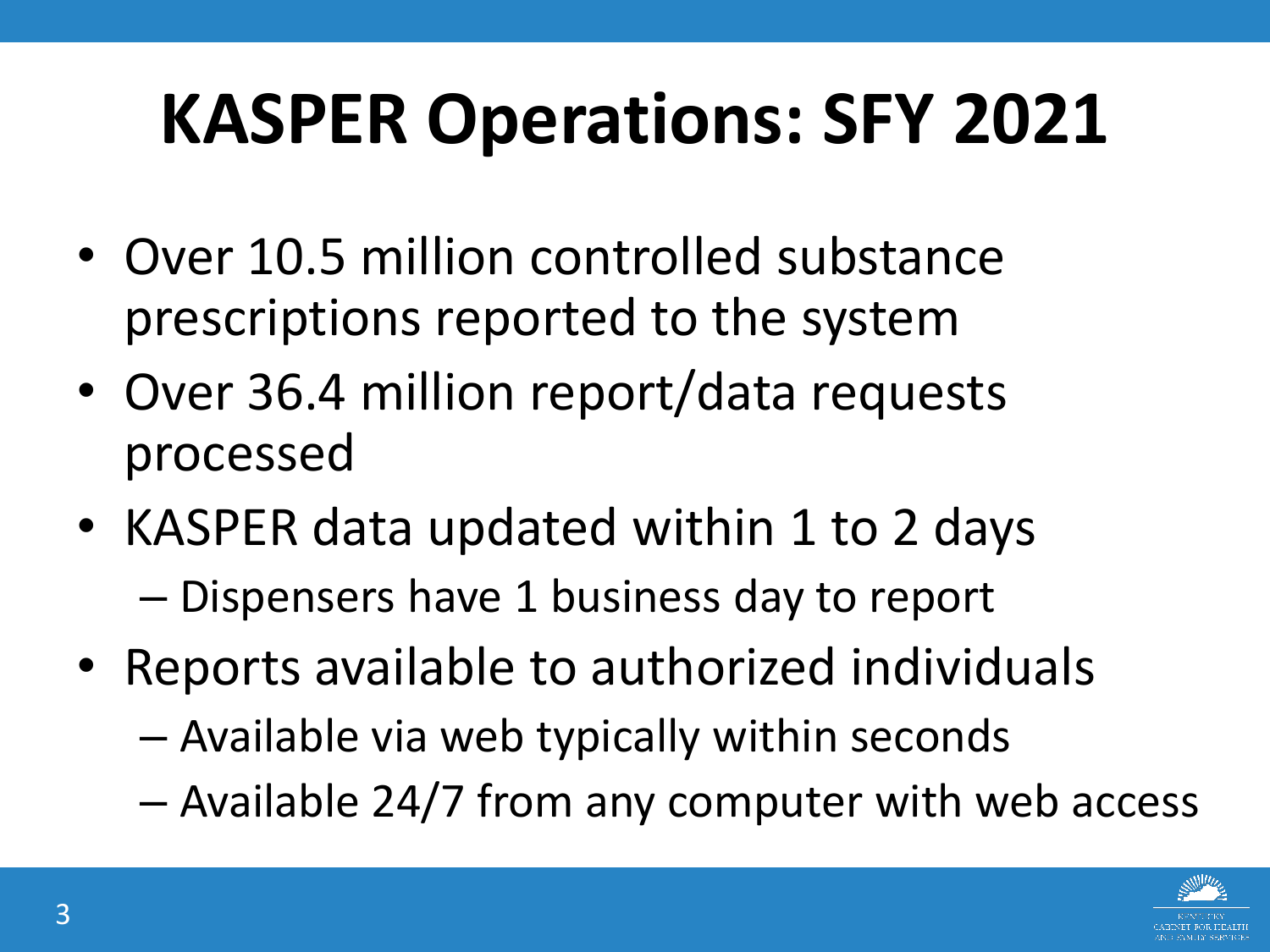#### **Top Prescribed Controlled Substances by Therapeutic Category Based on Number of Doses – CY 2020**



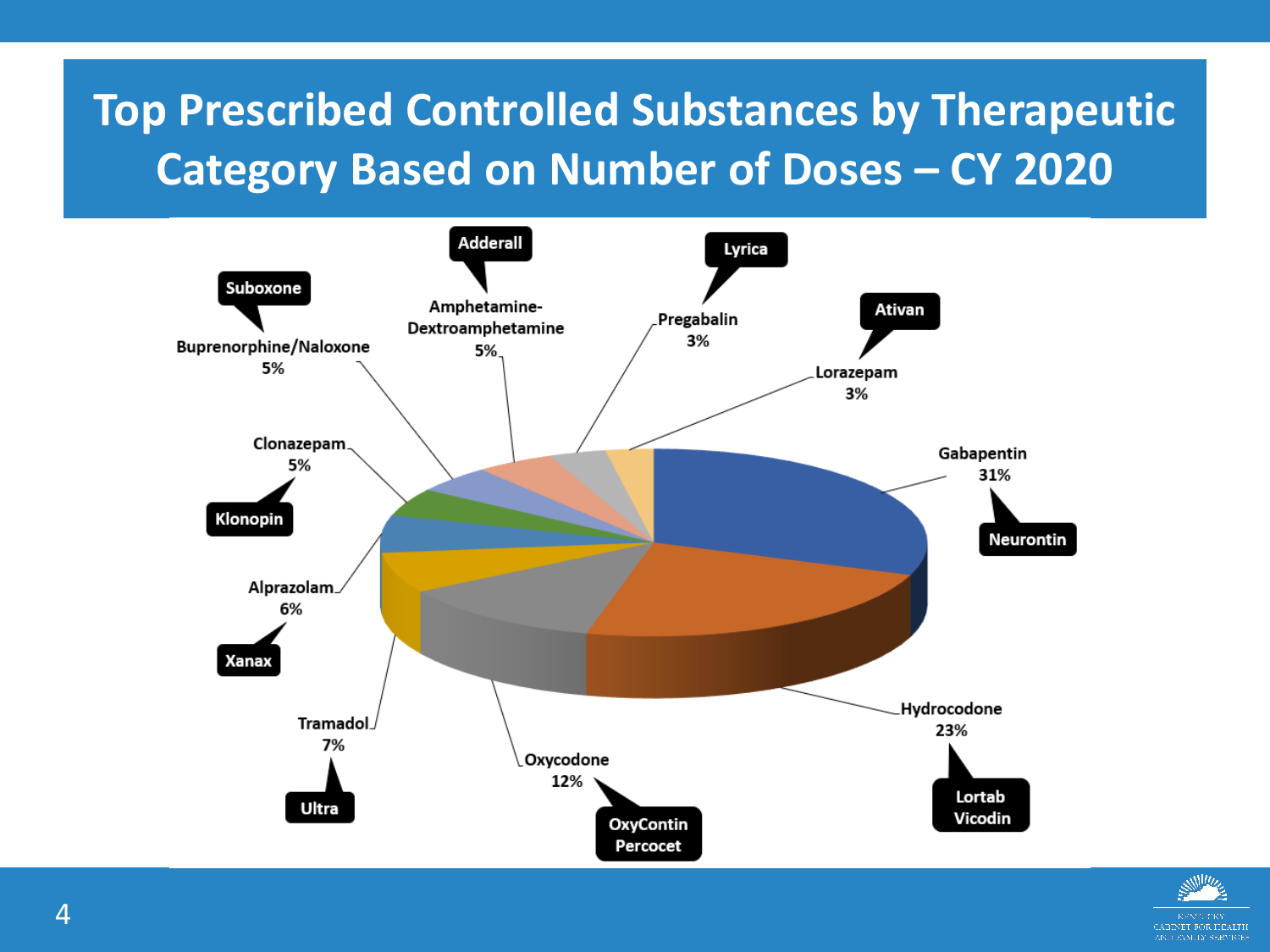#### KASPER Features and Collaborations



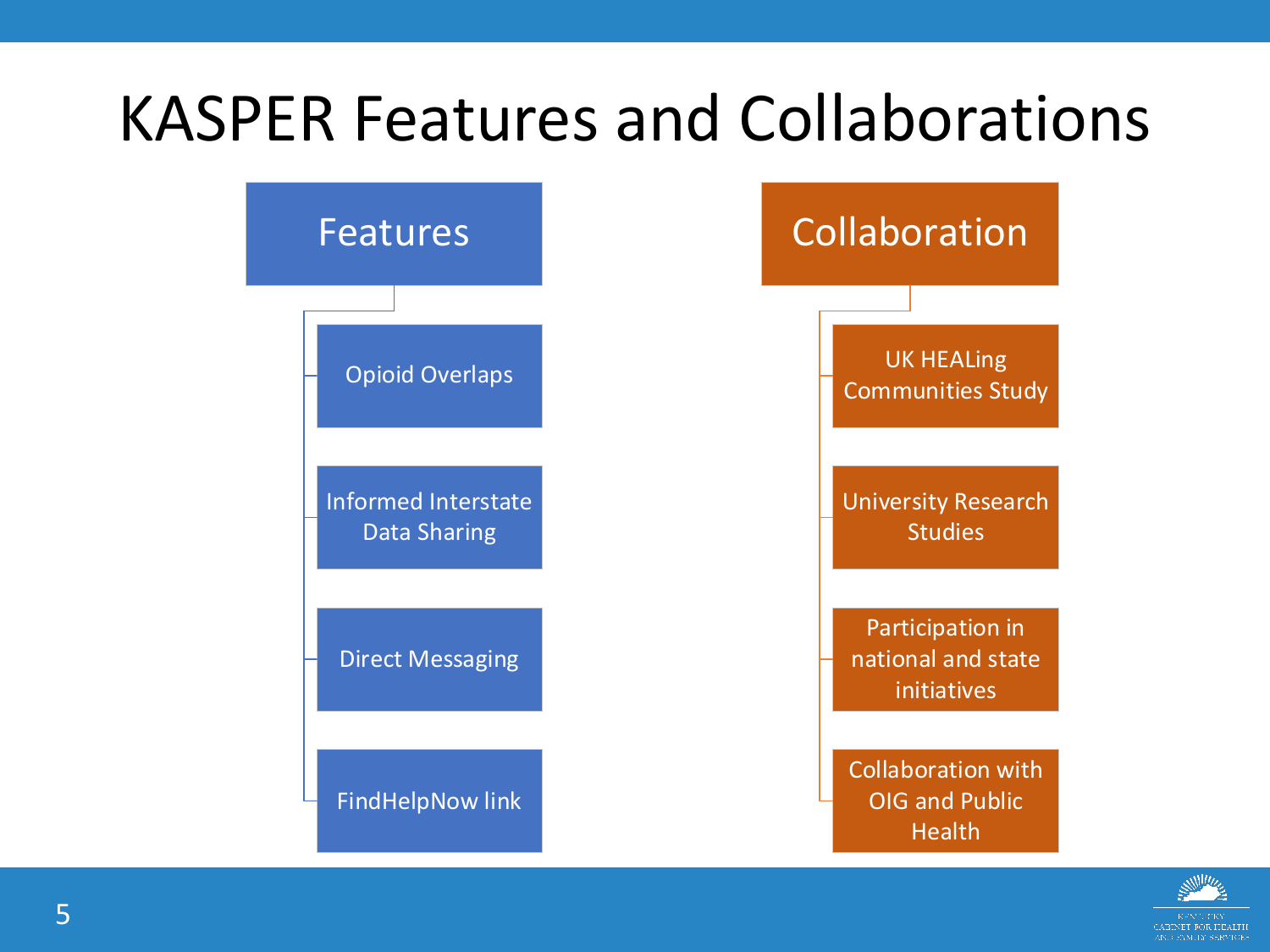#### KASPER Features

| <b>Enhancement</b>                   | <b>Description</b>                                                                                                                               | <b>Status</b>                                                                                       |
|--------------------------------------|--------------------------------------------------------------------------------------------------------------------------------------------------|-----------------------------------------------------------------------------------------------------|
| <b>Opioid Overlaps</b>               | Identifies overlapping opioid<br>prescriptions; potential risk for abuse<br>and misuse                                                           | <b>Phase 1: Prescriber Report</b><br>Card – Complete<br>Phase 2: Patient Report -<br>In Development |
| Informed Interstate<br>Data Sharing* | Algorithm suggests other state PMDP<br>systems to request patient Rx records                                                                     | Complete                                                                                            |
| Direct Messaging*                    | Secure message portal to reach KASPER<br>users with information about stolen<br>prescription pads, doctor shopping, etc.<br>by OIG, DEA, and KSP | Complete                                                                                            |
| FindHelpNow link                     | Shown on every patient report to direct<br>prescribers to treatment resources                                                                    | Complete                                                                                            |

\*Funded through Hal Rogers grants

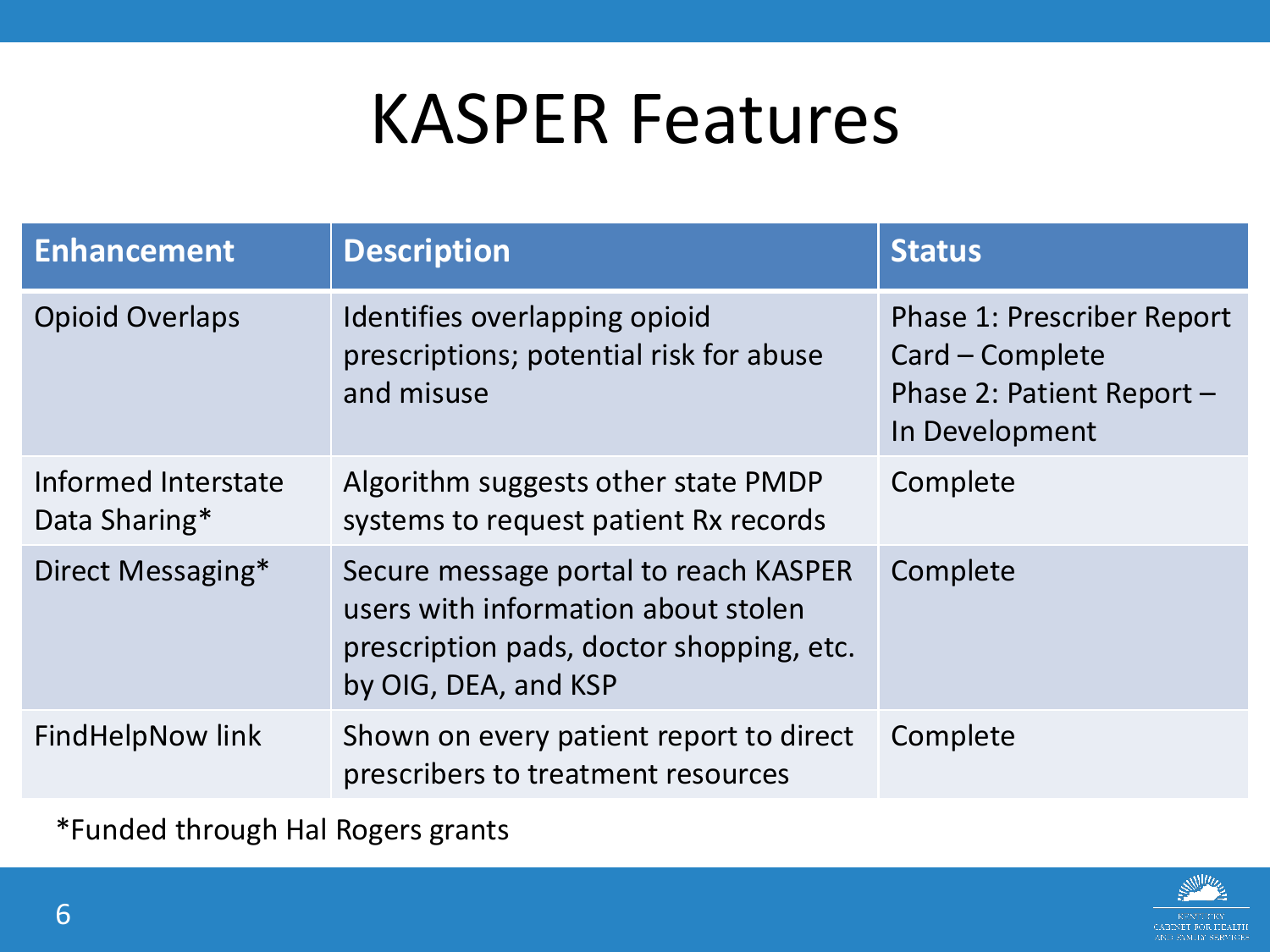### Research Collaborations

University of Kentucky

- *Kentucky Injury Prevention and Research Center (KIRPC) – Surveillance of fatal overdose and prescription history\**
- *weTEST – Institute for Pharmaceutical Outcomes & Policy - Wastewater Epidemiology to Study Stimulant Trends\**

St. Elizabeth Hospital

• *Decreasing rate of new persistent postpartum opioid used in opioid naïve parturient*

University of Michigan

• *Stephen M. Ross School of Business – How do opioid prescribing policies affect buprenorphine use\**

Yale University

• *MOHRE Project – Strengthening Systems of Care for People Living with HIV and Opioid Use Disorder*

National Emerging Threats Initiative (NETI)

• *Identification of National Emerging Drug Threats with High Intensity Drug Trafficking Areas (HIDTA)* 

Department of Public Health – Division of Maternal and Child Health

• *Neonatal Abstinence Syndrome (NAS) incidence and Medication Assisted Treatment (MAT) Compliance\**

*\* indicates research projects currently in progress*

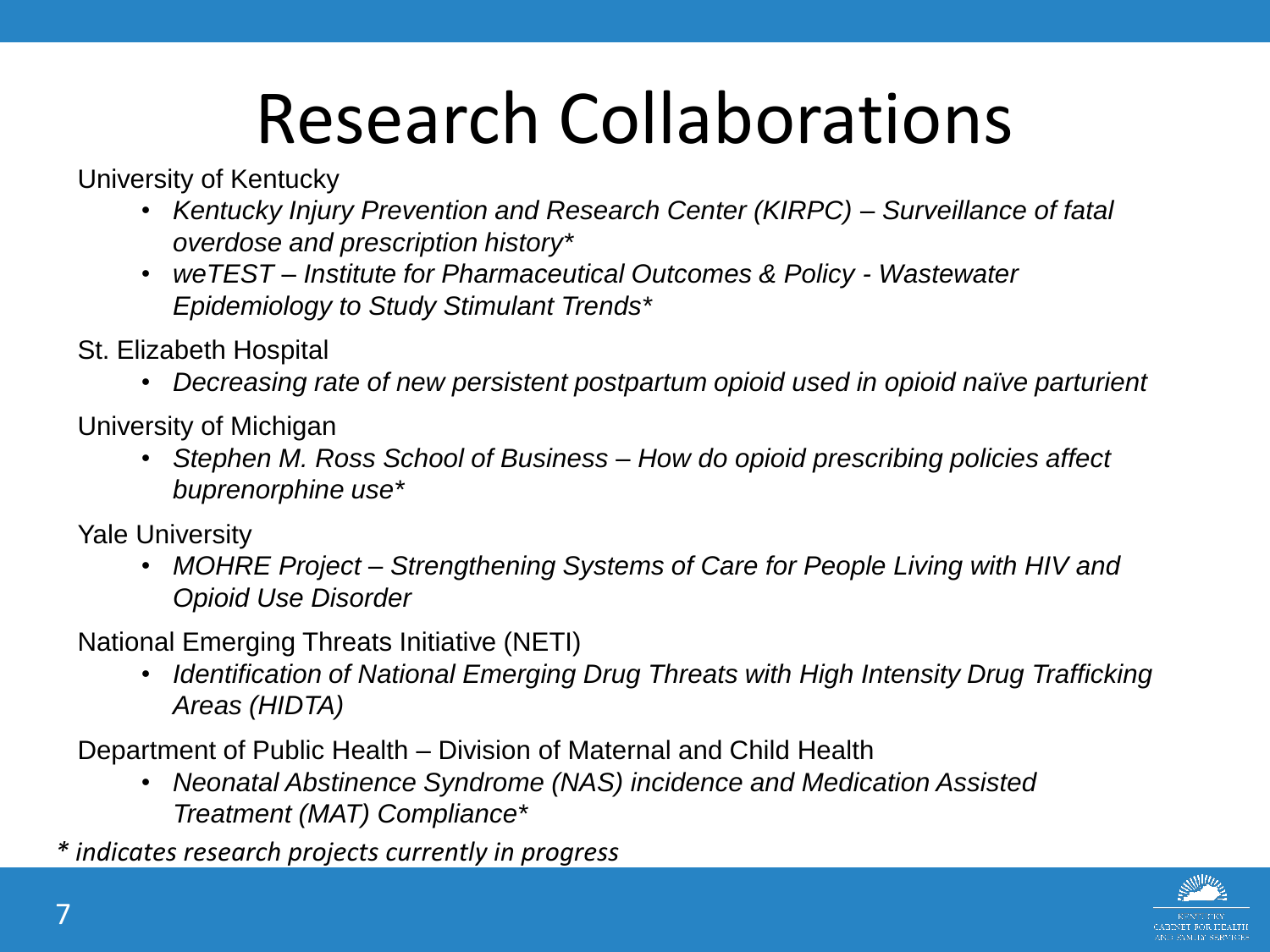### KASPER Modernization: Goals

- Originally built in 2005, KASPER has undergone numerous enhancements and modifications
- Goals for KASPER modernization
	- Improvements to screen design and usability
	- Improved ease of maintenance
	- Additional enhancements and features
	- Improved performance

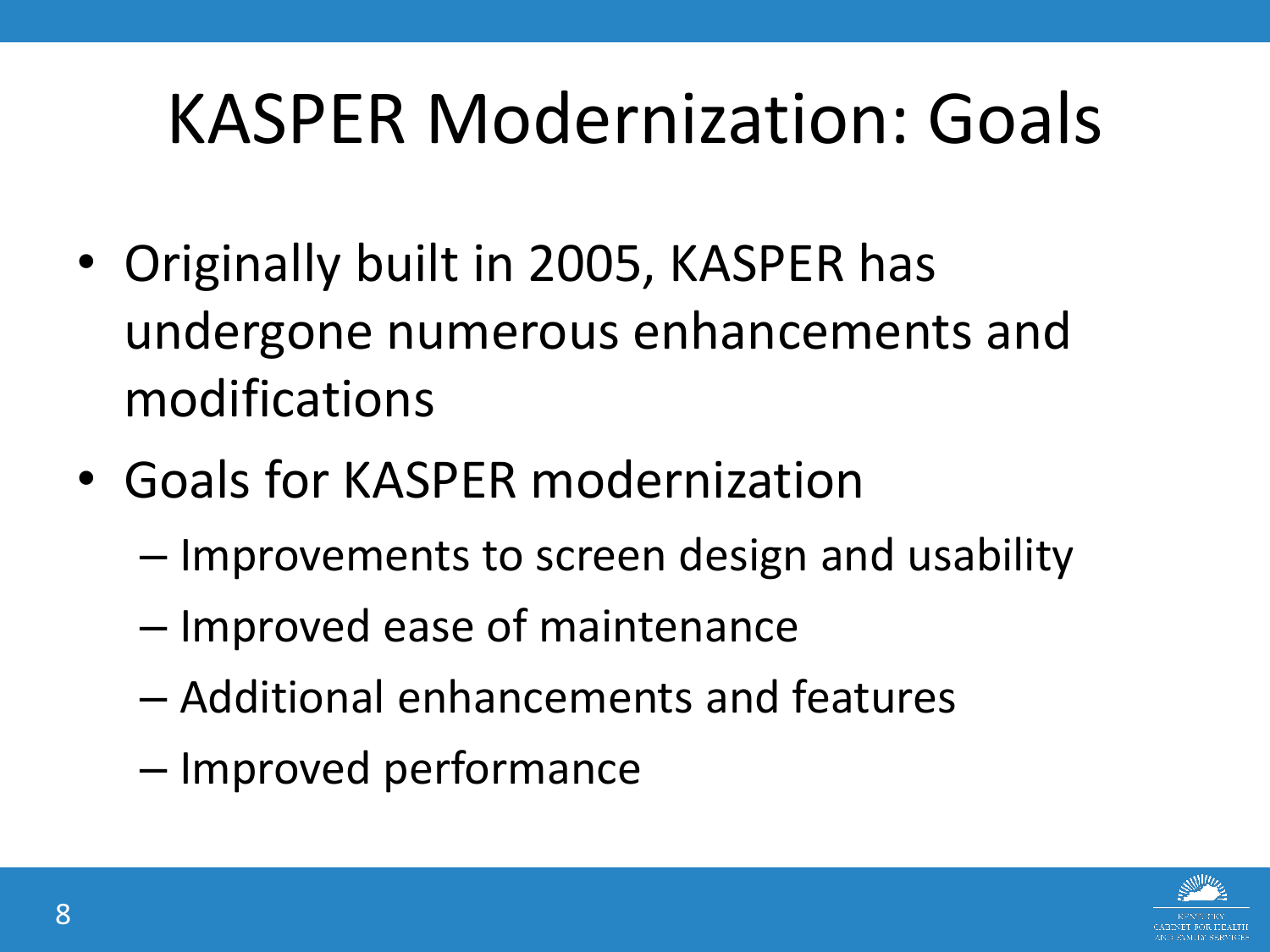# KASPER Modernization: Funding

- Funding streams include:
	- Centers for Medicare & Medicaid Services (CMS) funding at \$2 million with 90/10 federal/state match
	- Hal Rogers grant funding for past 3 federal fiscal years at approximately \$2,831,939
- Both funding sources require regular updates to show progress made toward project objectives

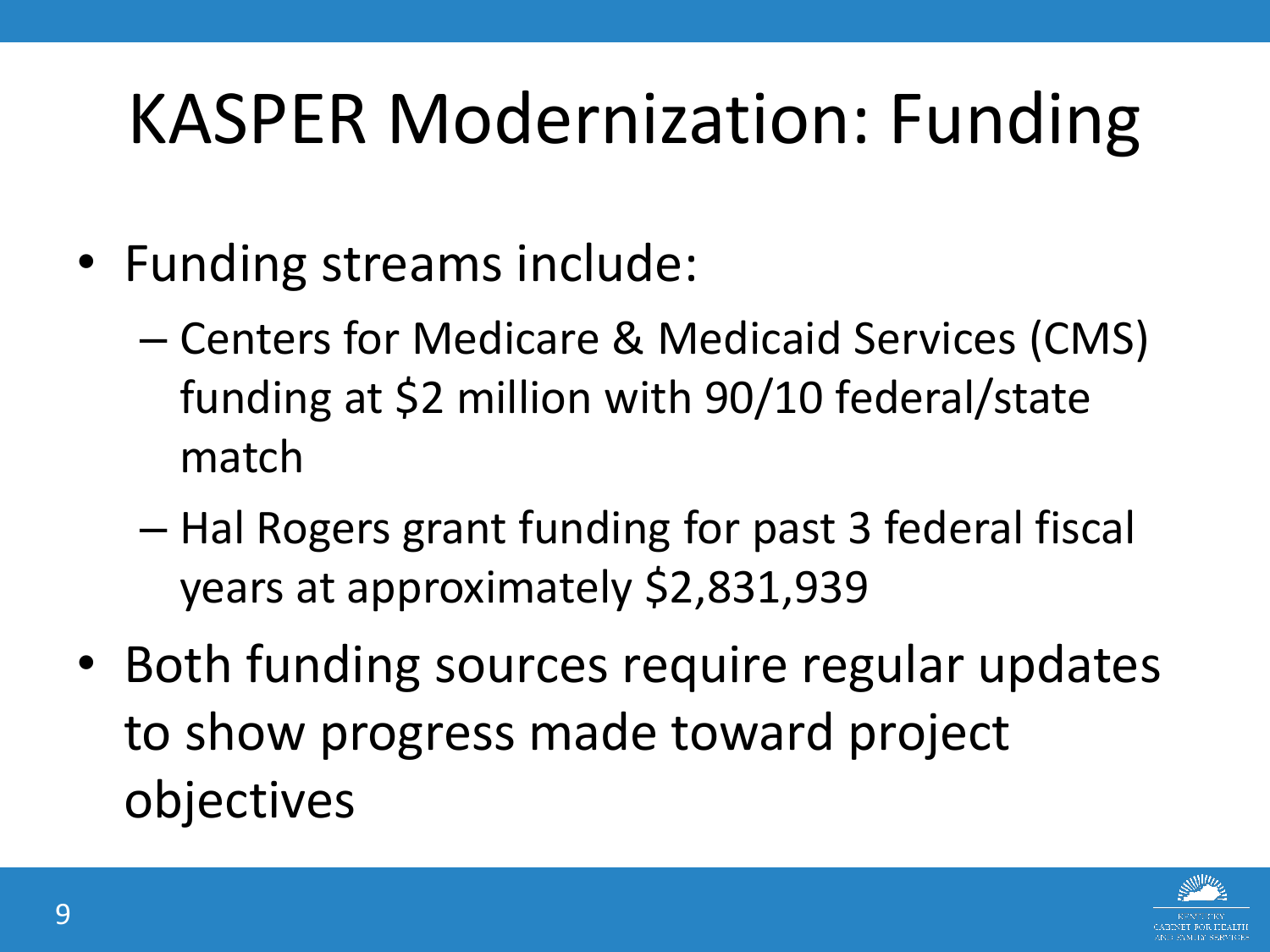## KASPER Modernization: Progress

- OIG in partnership with team of developers, business analysts, and a project manager successfully engaged in development activities
- Regular progress demonstrations held of working software showing screens for Annual Reminders, Patient Request Reports and Status of Request, NDC Maintenance, and Pharmacy Maintenance
- Planned implementation: summer 2022

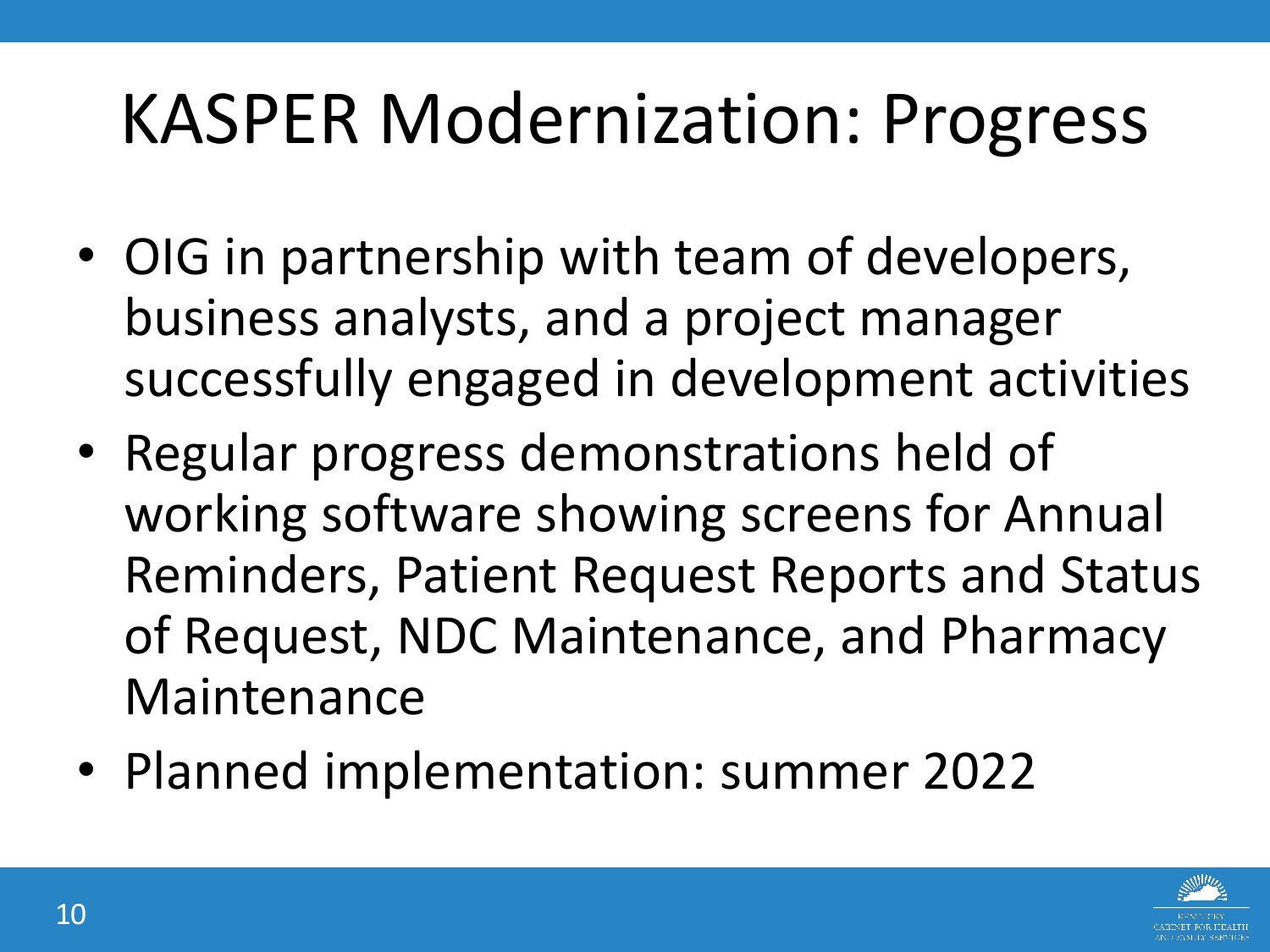#### KASPER RFP

- 2020 and 2021 budget bills required issuance of an RFP by 10/1/21
	- To determine if a vendor can provide a bestpractices PDMP system meeting stated requirements
- On March 11, 2021 CHFS issued an RFP to solicit vendor proposals
- RFP closed on May 12, 2021